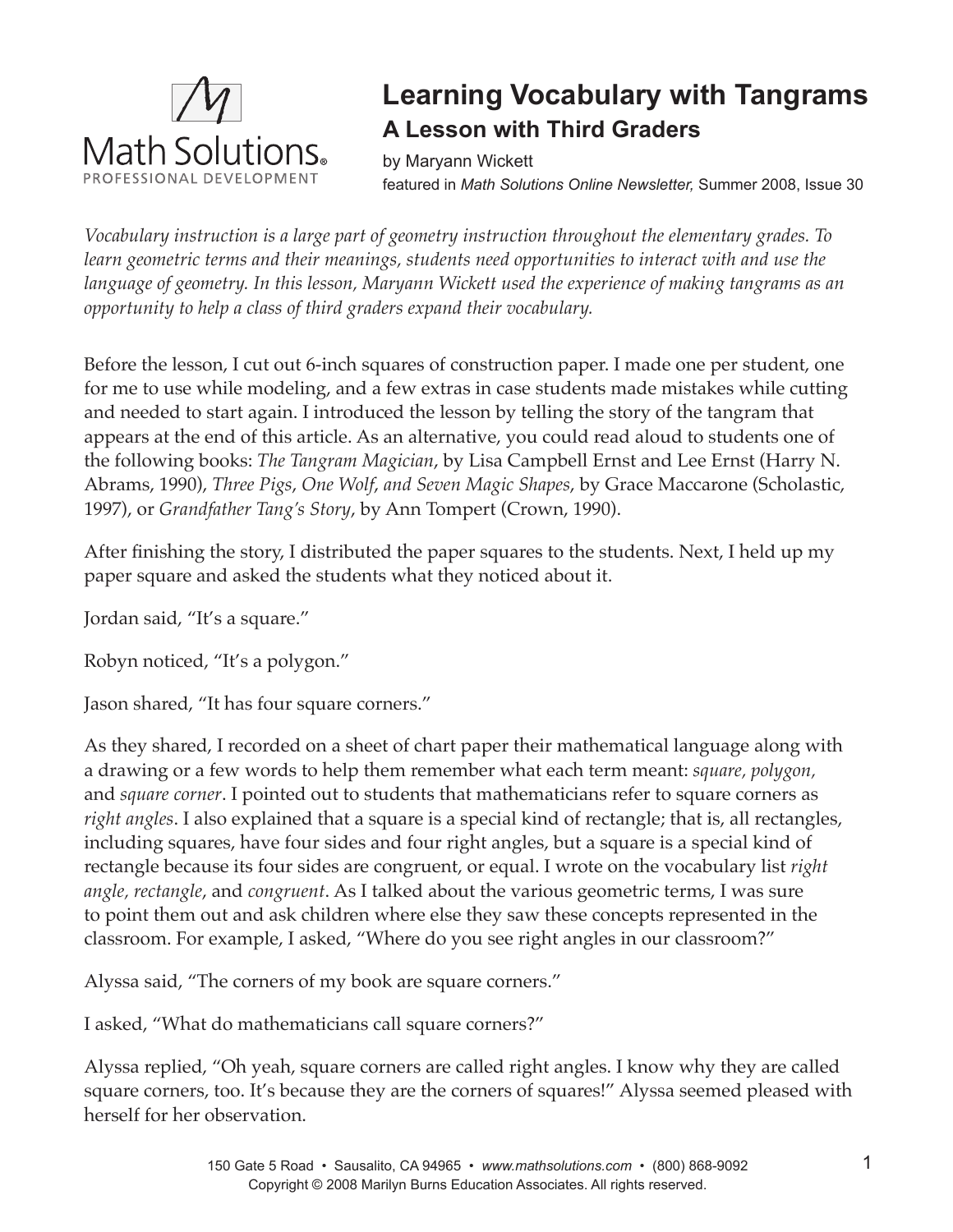## *Learning Vocabulary with Tangrams,* continued

I asked the students to put a finger on a right angle of their square and then explain to a neighbor what made it a right angle. Then I asked them to explain to a neighbor why a square is a special kind of rectangle. Garrett said to his partner, "It's a square because if I cut it apart at each of the right angles exactly where the sides meet and laid the sides on top of each other, they'd be congruent."

Keyan, Garrett's partner, added, "It's a rectangle, which means it has four sides and four right angles, but it is also a square, which is a special rectangle, because the sides are equal." Using the language of geometry and listening carefully to others use it deepens learning, enabling students to remember it longer.

Then I held up my square and told students that they would be cutting their square into seven pieces to create their own tangram. I said, "The first cut will go across the square diagonally."



I showed students what a diagonal is by moving my finger from the upper left corner to the lower right corner of my square. I explained, "There are actually two diagonals on a square. Can you find the second diagonal?" After a few moments, hands were in the air.

Rya used her finger to show the second diagonal as she said, "It starts up here in the upper right corner and goes to the lower left corner." Others nodded their agreement.

I showed students how to fold the square in half along a diagonal. As the students were doing this, I recorded on the vocabulary list the word *diagonal* along with a picture to help students associate the word with what it represents. I reminded the students to make a sharp crease by folding back and forth along the fold line several times. Then I asked, "What new polygon did you get when you folded along the diagonal?"

Jared said, "It's a triangle."

Katrina shared, "It has a right angle."

"The two triangles match if you lay them on top of each other," Neil explained.

Dante commented, "If they match, they are congruent."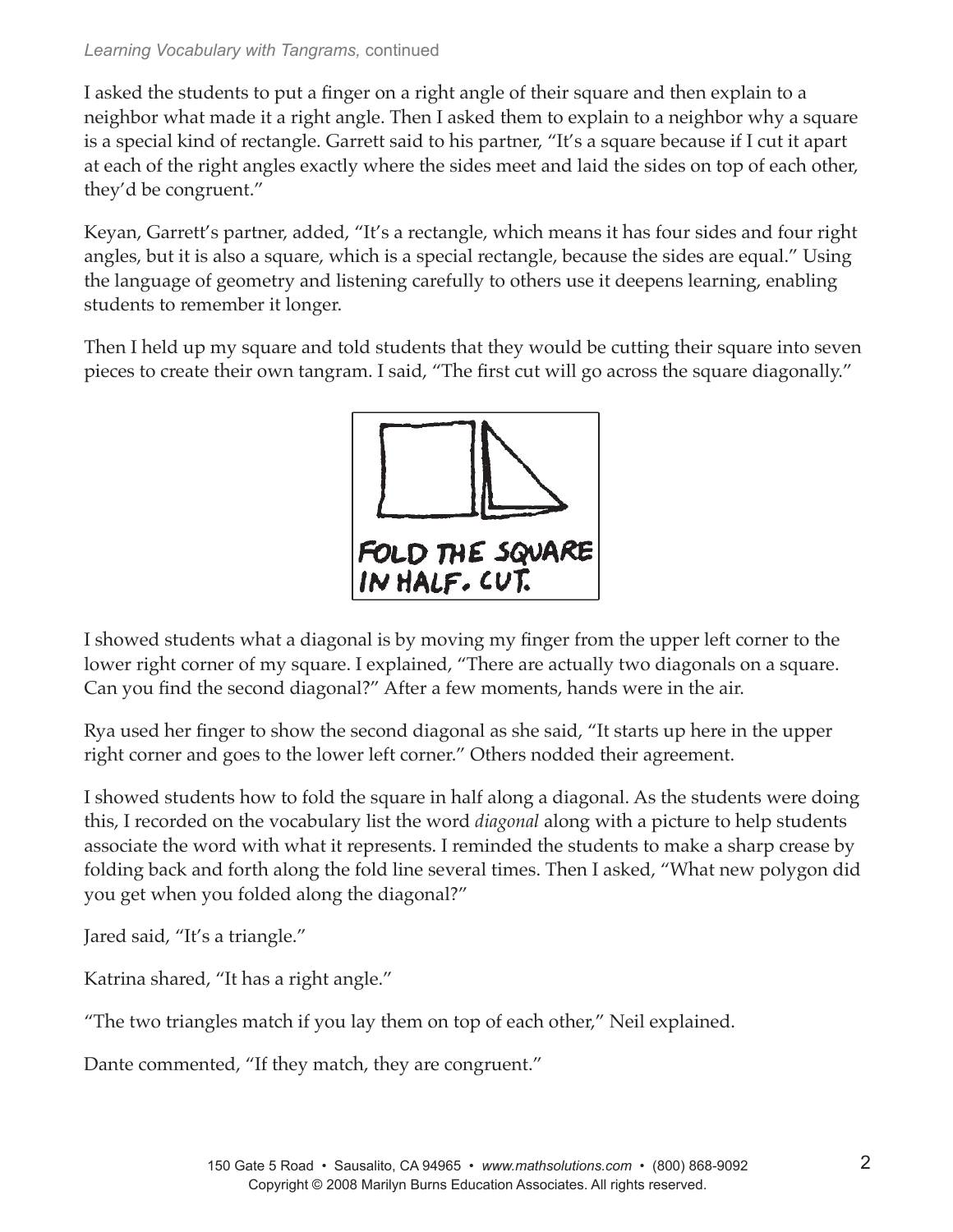## *Learning Vocabulary with Tangrams,* continued

I summarized, "You have two congruent right triangles. It's a right triangle because it has a right angle, like Katrina shared. Find the right angle and put your finger on it." I quickly scanned the class to be sure students were able to do this. I continued, "Neil and Dante noticed that both halves when the square is folded are congruent; that is, they are the same size and the same shape. Because both triangles made by the fold match exactly when the paper is folded, the fold line is also a *line of symmetry*."

Payal wondered, "If there are two diagonals, are there two lines of symmetry?" I took an extra square and folded it along the other diagonal and posed Payal's question to the rest of the class.

Lilly explained, "The second diagonal is a line of symmetry, too, because when you fold it, both halves match exactly." There are actually four lines of symmetry in a square, but to stay focused, I did not go further with that idea.

Finally, I asked the students to cut along the fold line. I added to the vocabulary list the words *triangle, right triangle*, and *line of symmetry* along with a sketch for each.

I held up one of my triangles by the right angle and asked the students to do the same. As I held up my triangle, I said, "All triangles, including right triangles, have three angles and three sides. The triangle I am holding has one right angle. The other two angles are called *acute angles*." I pointed to the acute angles and asked the students to do the same. I asked, "How is the right angle similar to and different from the acute angles?"

Tepanka said, "Well, the two sides of the right angle seem to be farther apart than the two sides of the acute angles."

Shadi added, "I think my idea is like Tepanka's, but I see it like the two sides of the acute angle are closer together and the sides of the right angle get farther apart than the sides of the acute angle."

To make the next two pieces, I asked the students to set one of their triangles aside and then fold the other in half so that the acute angles matched.



I asked the students to name the kinds of angles that made up the new triangles they just folded. Olivia said, "They have two acute angles and one right angle just like before."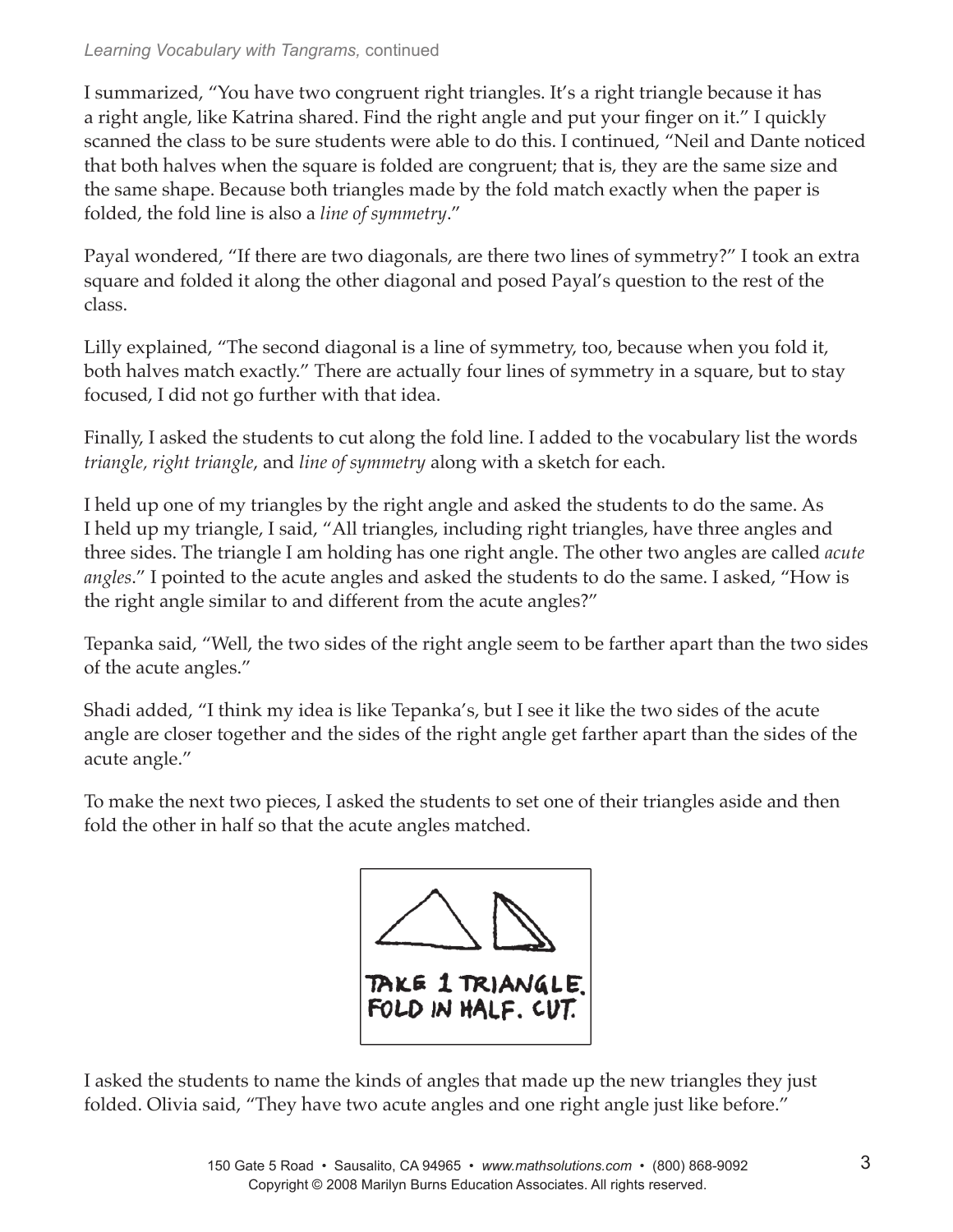Tennisen said, "The new triangles are congruent and they have the same shape as the big one; they're just smaller."

I said to Tennisen and the others, "When two polygons have the same shape but are different sizes, they are *similar*." To review and reinforce, I asked, "Is the fold line a line of symmetry?"

The students nodded and Mitch explained, "Yes, because both sides of the fold match exactly when the paper is folded." The students cut along the fold line while I added to the vocabulary chart the words *acute angle* and *similar*. To review, I asked the students to put their finger on the right angle of each of the triangles, then place a finger on the acute angles of each triangle. Finally I asked them hold up a pair of triangles that were congruent and a pair of triangles that were similar.

I asked students to set aside the two smaller, congruent triangles and pick up the larger right triangle they had set aside earlier. As I showed them with my triangle, I told the students to match the acute angles as before, and make a complete fold in half. Next I showed the students how to hold the right angle and fold it so its vertex touched the halfway mark just made.



I asked the students what two polygons were made by the new fold. I also asked students if the new polygons were congruent and if the fold was a line of symmetry. Tyler explained, "The new fold is not a line of symmetry because when we folded we got a triangle and a polygon with four sides."

Reanna added, "It's a trapezoid."

I said, "Reanna is right; it is a trapezoid and it could also be called a *quadrilateral* because it has four sides. All polygons with four sides are quadrilaterals, including rectangles and squares."

Seth moaned and said, "A square sure has a lot of names!"

I asked if there were any right angles or acute angles in the new polygons. Stephanie noticed that the trapezoid had two angles that weren't right angles or acute angles. I explained these were *obtuse angles*. I asked the students to examine the three different types of angles and how they are the same and how they are different. The students cut along the fold line while I added to the vocabulary list *vertex, trapezoid, quadrilateral,* and *obtuse angle*.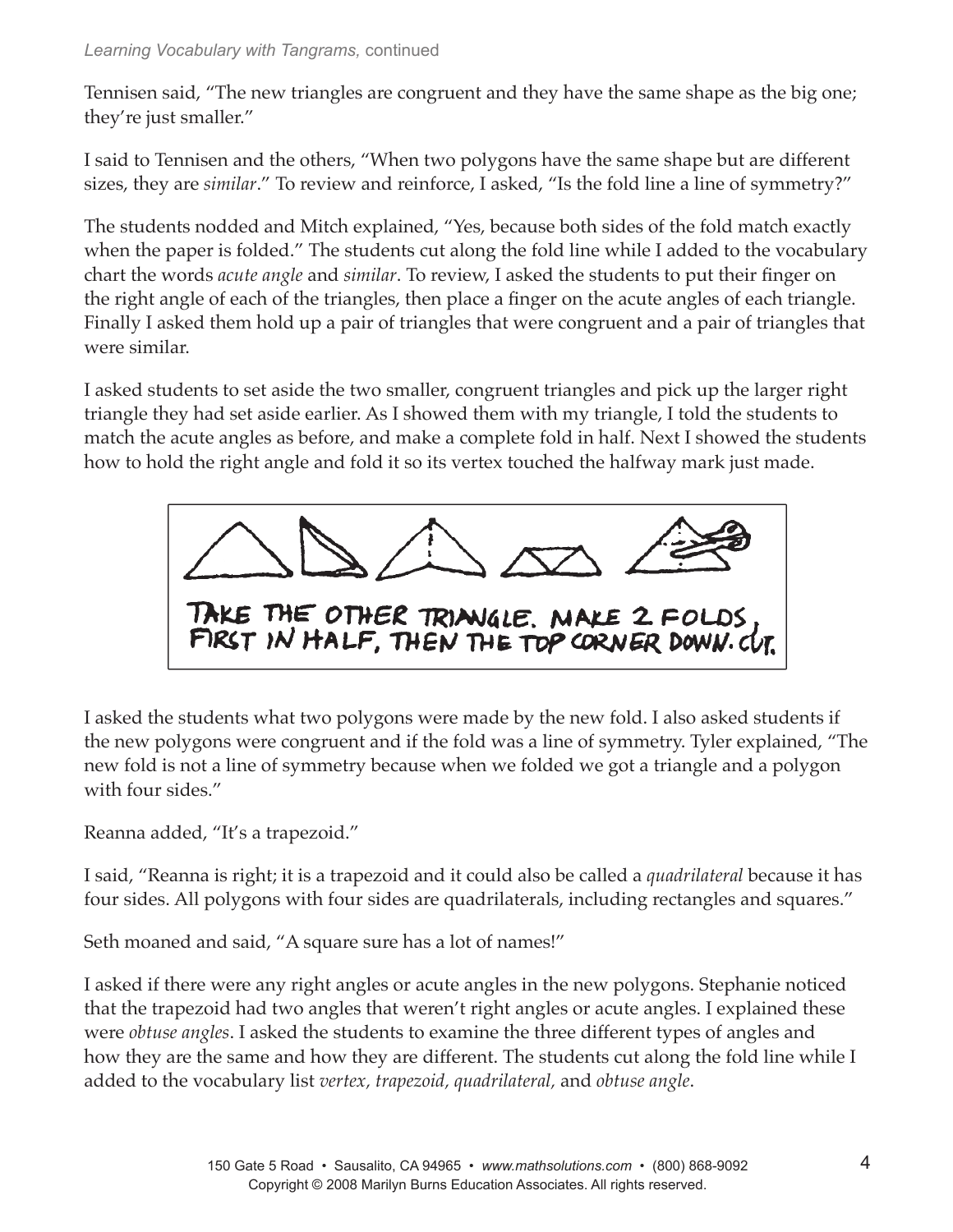I continued in this manner, folding and cutting the remaining pieces while introducing, using, and recording the vocabulary.



When students completed their seven-piece sets, I challenged them to put the pieces back together into a square. An extension to encourage the use and reinforcement of vocabulary is to sort the vocabulary words by categories; for example, *polygon* could go with *square, rectangle, right triangle, trapezoid*, and *parallelogram*. *Right angle, acute angle,* and *obtuse angle* could also be grouped together. Have students write the rule for each way they sort the vocabulary words. For additional extensions, see page 111 in *About Teaching Mathematics*, by Marilyn Burns (Math Solutions Publications, 2007).

# **Possible Vocabulary List**

| square                    | acute angle        |
|---------------------------|--------------------|
| polygon                   | similar            |
| square corner/right angle | vertex             |
| rectangle                 | trapezoid          |
| congruent                 | quadrilateral      |
| diagonal                  | obtuse angle       |
| triangle                  | parallelogram      |
| right triangle            | parallel lines     |
| line of symmetry          | intersecting lines |
| symmetrical               |                    |